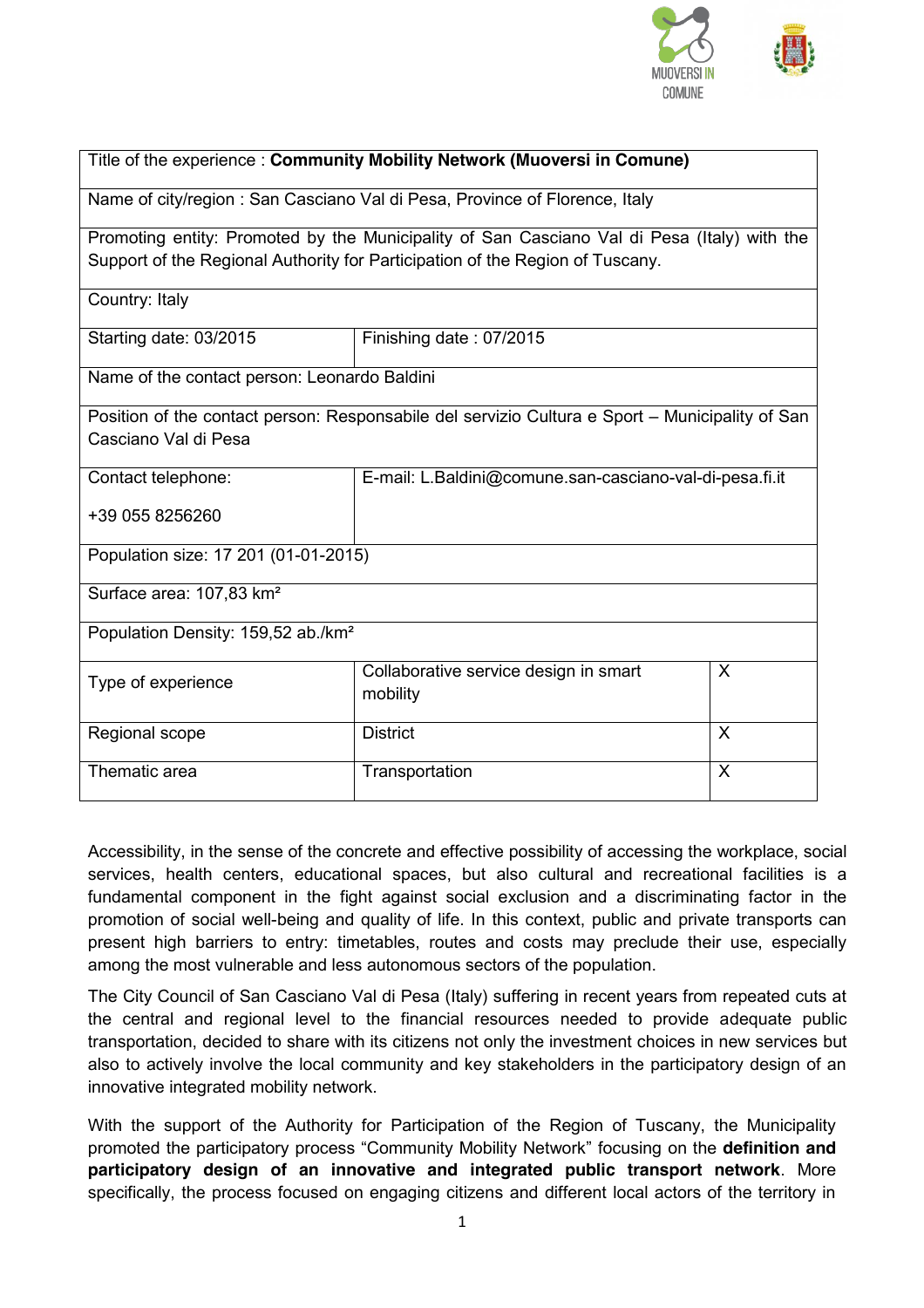

order to integrate the existing network of urban transport with shared solutions targeting both the development of new services and the introduction of innovations in the system local mobility.

The process specifically piloted a **new concept of sustainable mobility** through the creation of an innovative *community mobility,* where actions by the community towards a more sustainable and effective mobility integrate the system of solutions set in place by the public sector, contributing to make it more dense and extensive and to match more closely the needs of the local community.

The process was aimed not only at addressing the pressing issue of transport connections, but also at looking at the issue of accessibility in a wider sense as a tool to **combat social exclusion and promote well-being and quality of life**.

The project was developed in three strongly interconnected phases and through a series of activities aimed at understating the context, mapping and engaging the most vulnerable groups and key stakeholders (such as the organizations responsible for social transportation services in the area) and engaging residents in co-design workshops to strengthen existing services, develop new ones and co-create innovative solutions in the field of sustainable mobility.

All activities were designed and implemented with the support of participatory experts and facilitators, to ensure **inclusiveness, equal expression of all points of view and constructive dialogue to define shared recommendations for actions**.

Communication and information were cross-cutting and developed throughout the entire process and included a series of presentation events, a dedicated online section on the Regional platform for open government and participation (http://opentoscana.it); a Facebook page; postcards and posters distributed widely throughout the municipality. Much of the communication supports were designed and disseminated through the involvement of citizens and local stakeholders, to ensure inclusion of all the actors involved.

## **MAIN PROCESS RESULTS**

The process "Community Mobility Network" lasted **from March 2015 to July 2016**. In the month of June 2016 a free shuttle service connecting the outskirts with the center and designed through the process was activated and was immediately very well received and widely used; message boards for carpooling were installed throughout the city with the help of local residents acting as referents; activities promoting the practice of private car sharing were launched in several areas.

At the end of the process, the main impacts can be synthesized as:

- **Immediate and effective strengthening of the periphery-center connection** through the implementation of a co-designed **free shuttle** service, available two days a week and widely used by the most vulnerable sectors of the population (elderly, youth groups, disabled).
- **Example 1** Strengthening of the network of organizations working on social transport issues, through enhanced communication of existing services (information brochures, town meetings) and through the extension of the network to other organizations and human resources.
- x **Testing of a system of sharing of private mobility through carpooling,** through the establishment of message boards to share lifts among individuals in remote areas. All message boards were set up by the Municipality but are managed by local residents.

More generally, the process "Community Mobility Network" allowed to achieve in a short time and effectively **3 key objectives,** which are at the heart of the international debate on the future of mobility: